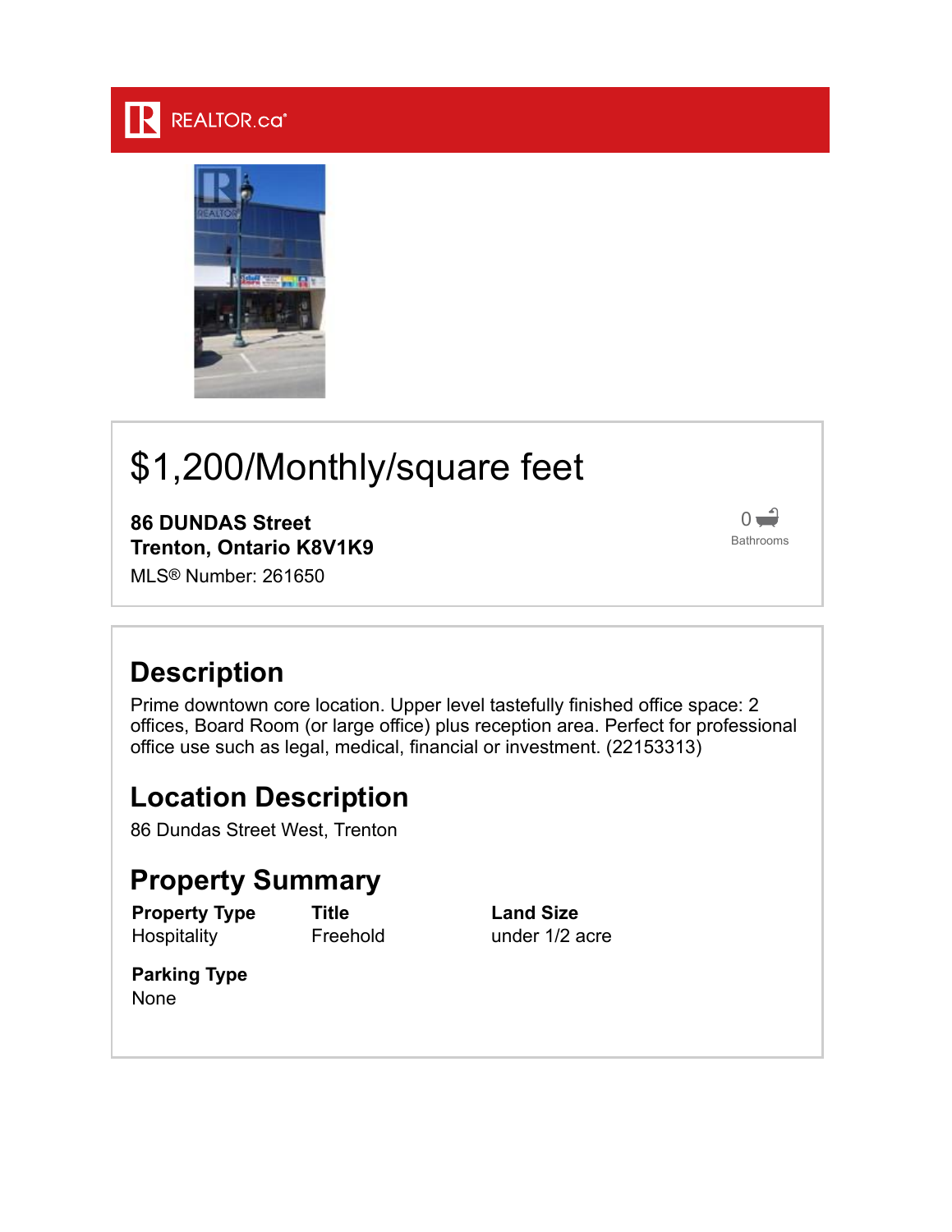#### **Building** Bathrooms **Total** 0 Building Features **Fire Protection** None **Rental Equipment Total Units** None 1 Heating & Cooling **Heating Type** Forced air, (Natural gas) **Utilities Utility Sewer** Municipal sewage system **Water** Municipal water **Business Business Type Hospitality Sign Type** Unknown Maintenance and Condo Information **Maintenance Fees Include** Other, See Remarks Parking **Parking Type** None